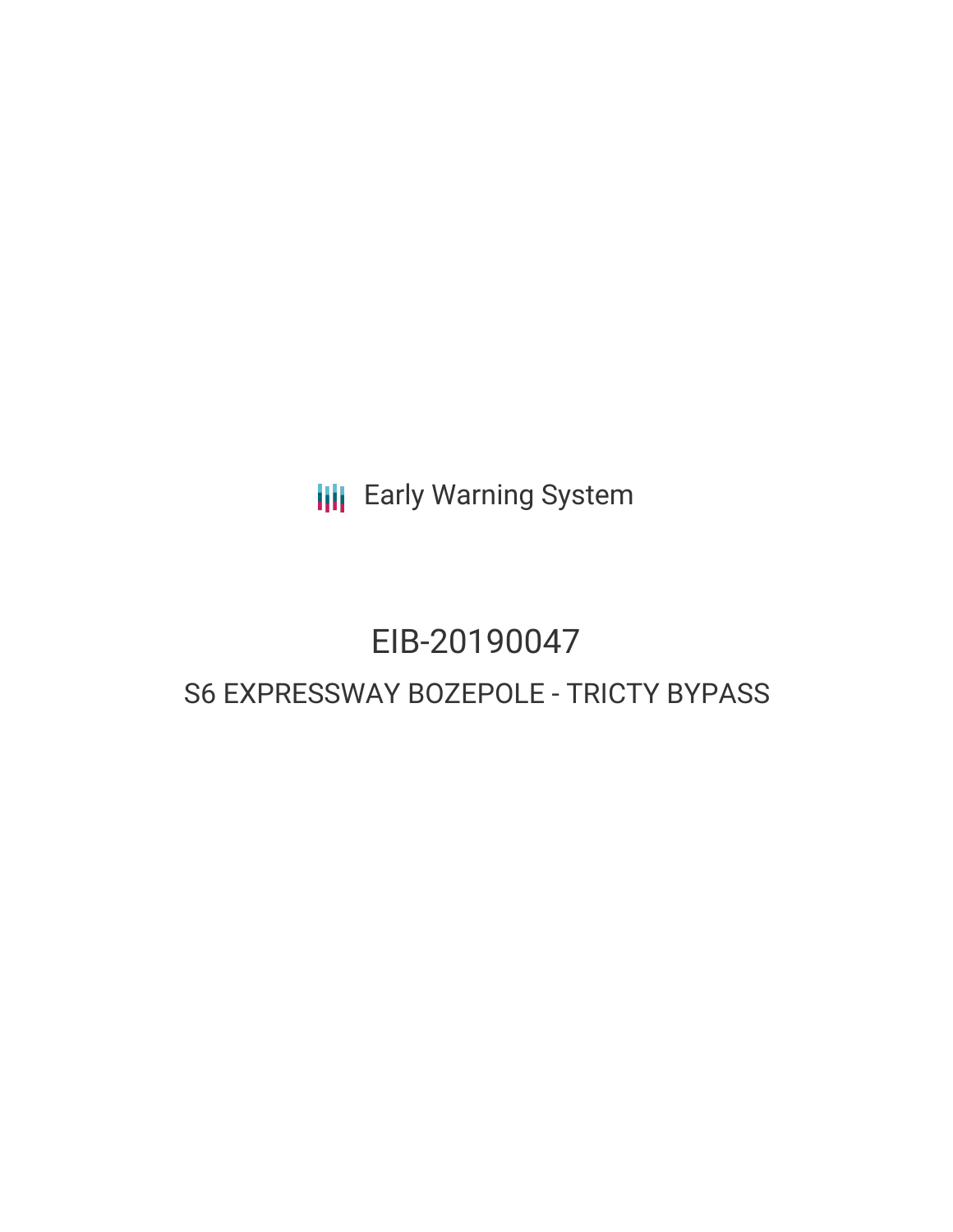

### **Quick Facts**

| <b>Countries</b>               | Poland                                                   |
|--------------------------------|----------------------------------------------------------|
| <b>Specific Location</b>       | Bozepole                                                 |
| <b>Financial Institutions</b>  | European Investment Bank (EIB)                           |
| <b>Status</b>                  | Proposed                                                 |
| <b>Bank Risk Rating</b>        | U                                                        |
| <b>Borrower</b>                | MINISTRY OF INFRASTRUCTURE / GDDKIA - REPUBLIC OF POLAND |
| <b>Sectors</b>                 | Construction, Infrastructure, Transport                  |
| <b>Investment Type(s)</b>      | Loan                                                     |
| <b>Investment Amount (USD)</b> | \$227.99 million                                         |
| <b>Project Cost (USD)</b>      | $$555.16$ million                                        |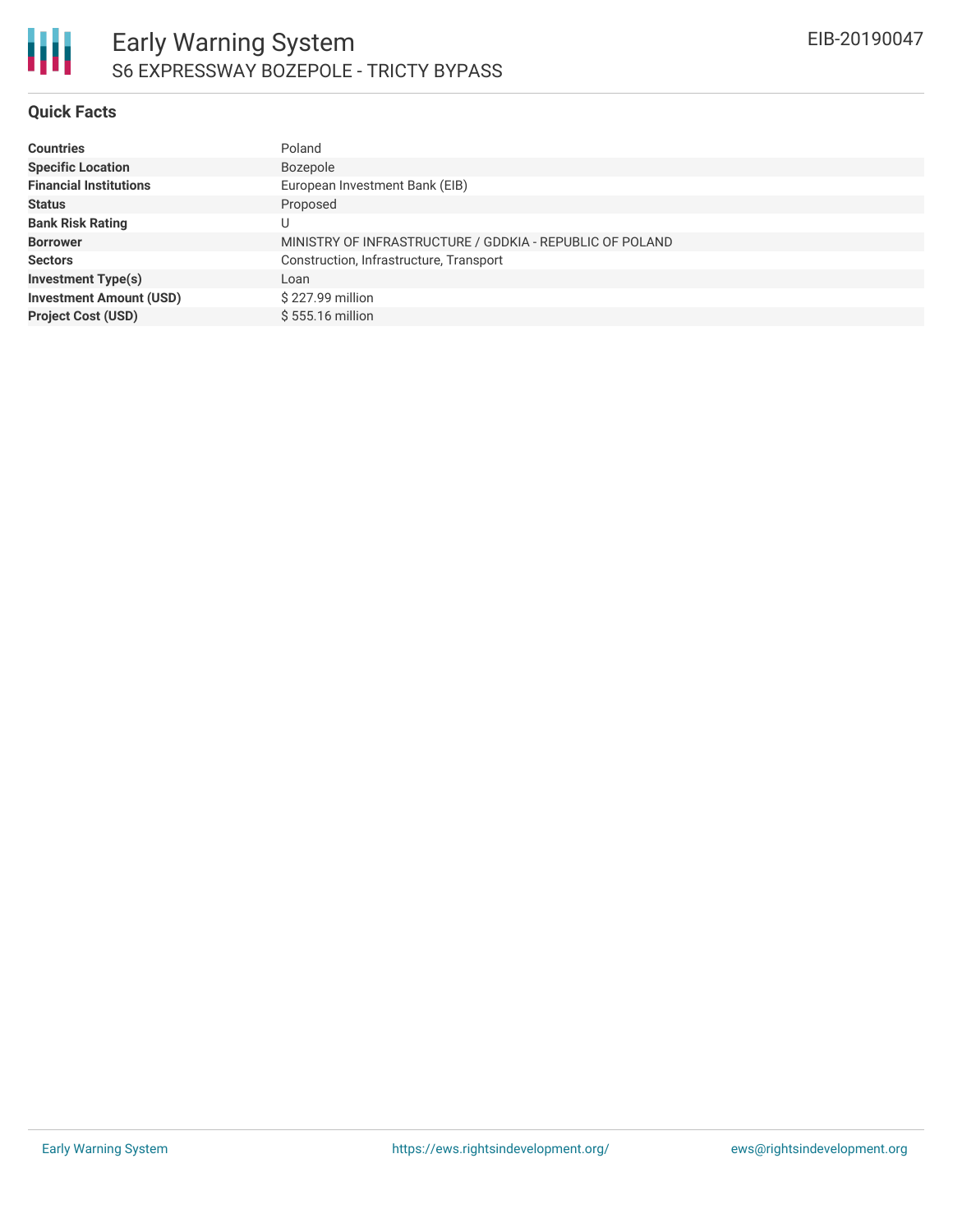

# **Project Description**

According to the Bank's website, this project finances the construction of a 41km section of the S6 expressway between Bozepole and the 'Tri-City' (metropolitan area conssiting of Gdynia, Sopot and Gdansk) bypass.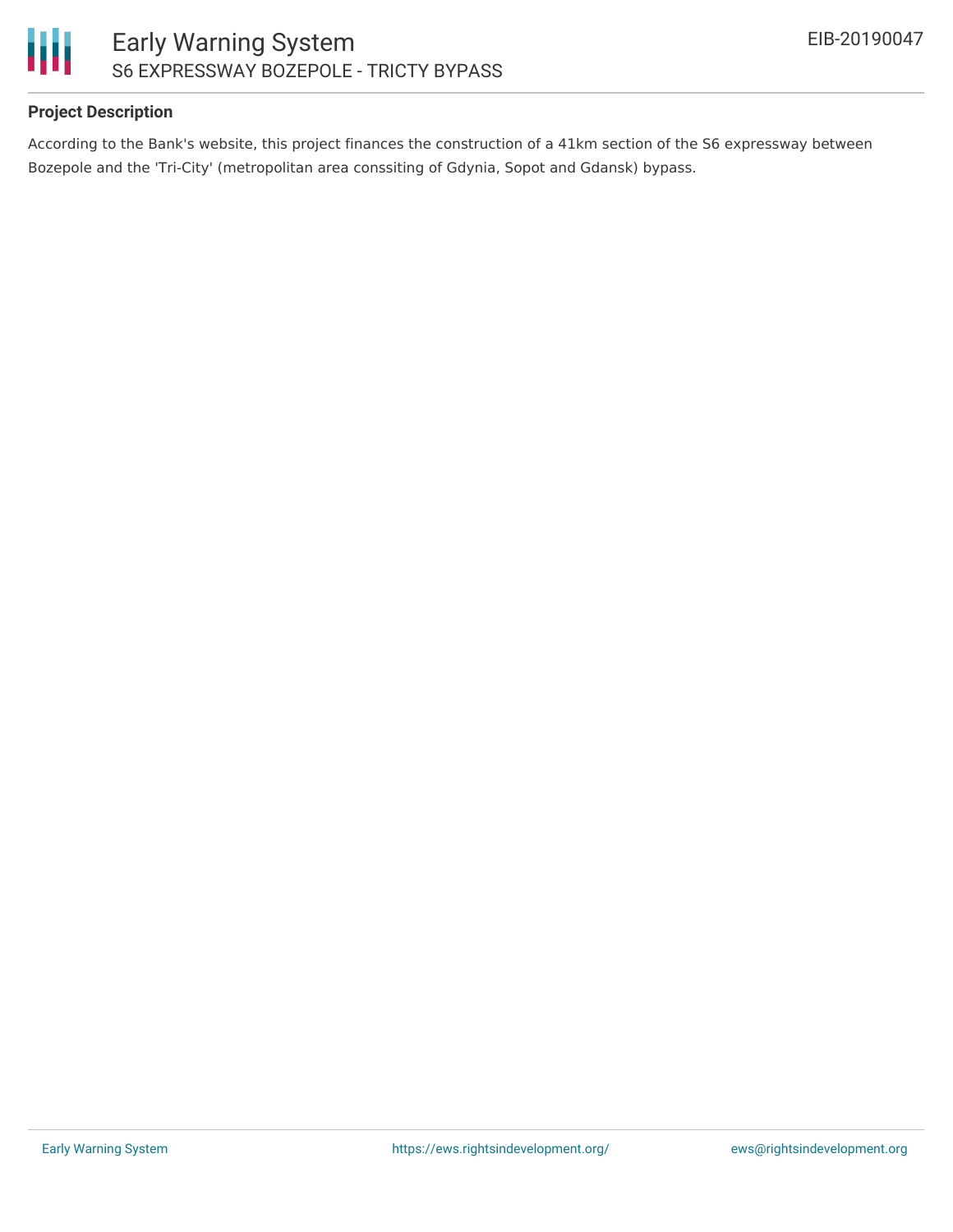

## **Investment Description**

European Investment Bank (EIB)